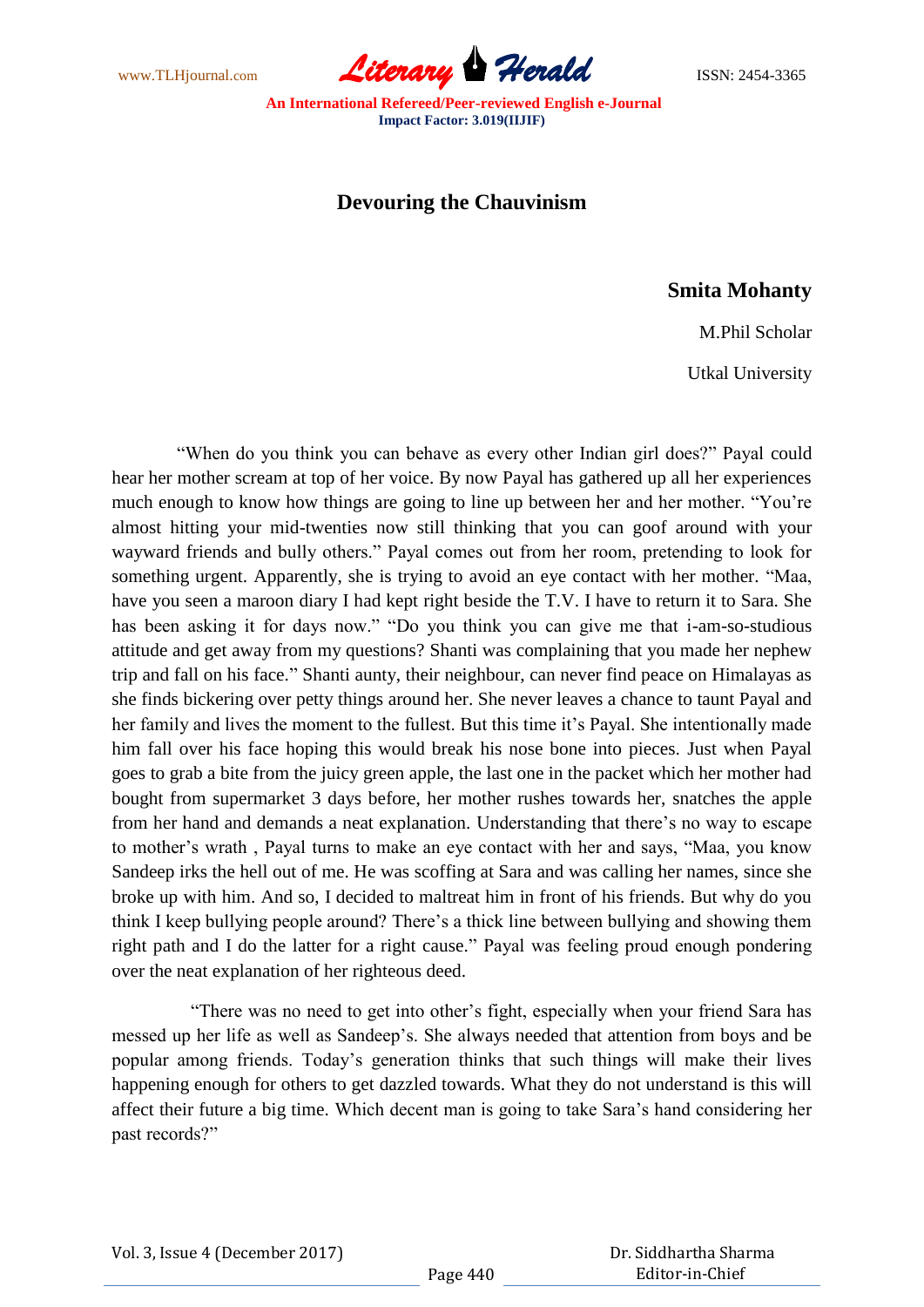

 Payal"s mother never fails to astonish her, but this was something she could not bear with. ""Past records" did you say? You are making her sound like a criminal, like a robber who just stole one of Picasso"s paintings. She trusted Sandeep more than herself and he kept betraying her the whole time avoiding her phone calls and her messages. He deserved it right. Sara is now smart enough to choose a "decent man" for herself who would be less judgemental regarding her "past records" and accept her the way she is." Quoting her mother's words is something Payal often fears to commit since this is definitely a bigger crime than stealing Picasso"s painting from Barcelona Museum. But when it comes to justifying the ways of the world where a woman also plays a major role, she leaves no stone unturned to empower a woman. "Anyway, I understand that you never liked whatever I did since I was a child and I suppose it will be futile to argue over something I do not regret doing. Moreover, I need to prepare myself for the big day tomorrow, if that concerns you." Payal knows her mother never gets satisfied or even bothers to care about her field of interest. But somewhere deep inside Payal was expecting at least a smile since this is going to be a life changer. "What big day are you talking about?" Her mother's raised her right eyebrow with question. "I got a job at a Production house as an assistant producer. They are working on a new project and everyone believes that this new project, which is a Sci-fi movie, is going to be a huge success in Bollywood industry. I am glad I could make it from the very beginning. They will train me for first few months and then I get a permanent position in the house. After gaining enough expertise from here, I might get a chance to work for the leading production houses of Hollywood." Payal had gone into trance while describing her dreams hopefully. Just then her mother snapped at her and brought her back to the reality. "You call it a job? Never in my life had I thought my daughter would step into the fake world of glamour. It would have been much better if you had studied home science. You can at least cook food and feed your husband. He will let you stay with him if cook good food if not for your indiscipline attitude towards our culture. This page3 life will devour you someday as this career is not for the middle class families like us. You should……." Payal released a heavy sigh and walked towards her room, turning a deaf ear to rest of her mother's lecture.

 In the morning, Payal comes out to the hall, wearing a bath robe with dripping hair. "Maa, will you iron my purple shirt? I do not want to get late on my first day. I need to dry my hair and re-arrange some of my documents." Her mother's silence gave her an answer. She rushed back to her room hurriedly and plugged the iron into its sockets. While the iron was preparing itself, she was rubbing the towel to her hair. Soon after finishing, she comes to see if her mother has cooked her any breakfast. She finds a plate of hot poha on the dining table. As she was taking a spoon of poha, her mother comes her behind and startles her. "I see you have decided to go against my wishes in every way I want." "Maa, you need to believe that film is only I ever wanted for. You should be happy for me that I finally got something I wanted for years" To this her mother replied, "Even your elder brother wanted to do something exciting in his life and you know what price he had to pay for it. Moreover, you are a girl. You ought not to cross your radius." Payal never thought this would be coming from her at this point of time. She decided to head out with an empty stomach.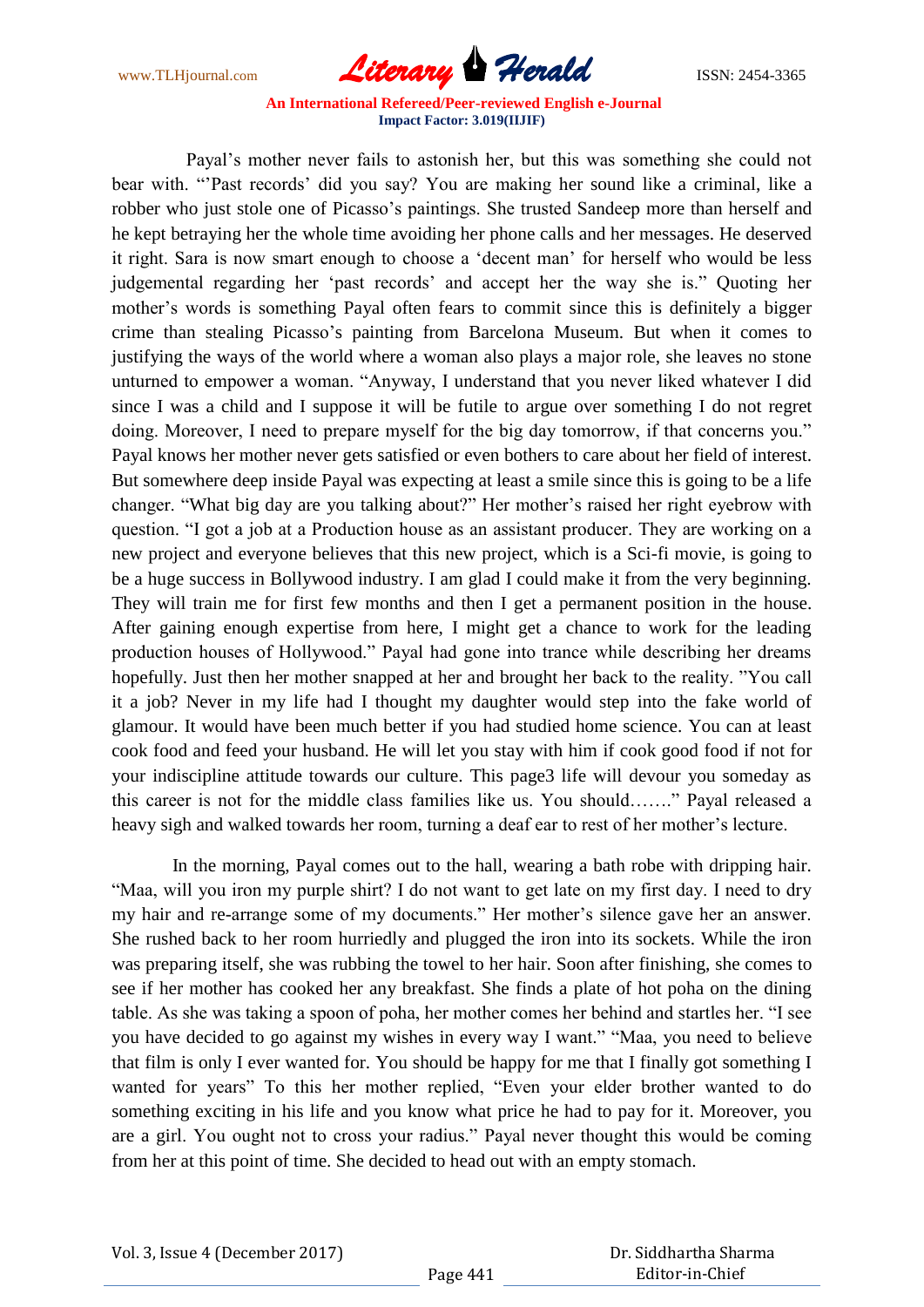www.TLHjournal.com *Literary Herald*ISSN: 2454-3365

 Just when she was going to start her scooty, "My little sister is an assistant producer now, eh." Payal smiles to herself. She knew her brother will meet her on her important day even if he dares not to go in front of her mother. "Mother is still mad at me I suppose." "Please bhai, you often meet me, but for once you must meet maa as well. I am sure she"ll forget everything once she sees you in front of her." "It"s just not simple. After whatever I did, I don"t think I can gather enough guts to show my face to her. Anyway, you should know that maa is concerned for you. She worries about your future because you are the only one she has. She fears for you. But I want you not to give up your dreams. Now that you"re stepping to the real world, you must know how to handle situations tactfully. Not just the situations but also the people who are creating them. You"ll find many people dominating you in your office especially, the male workers, but I want you to be strong like Maa." Payal listens to all his words with agreement. Then they together hum Christina Aguilera"s song, *'cause it makes me that much stronger, makes me work a little bit harder….*her brother"s favourite song they used to sing together.

 Luckily, she reached office on time. Being an Indian girl, she touches the ground before entering into the building like Indians do before a temple. With giant hopes, she takes a deep breath and opens the glass door. As she was moving forward looking at the wall paintings, she dashed into a women who seemed to be in her late twenties. Payal noticed that the woman eyes was swollen and was red like she was crying.

"Hi, I am Payal Mehta. Today is my first day at the job."

Putting up a forced smile, the woman replies, "Hello, I am Anupama. If I am not wrong, you joined as an assistant producer to this house`"

"Yes, that's right. Can you do me a favour? Can you show me the way to Mr. Raj Khurana's office? I think he is going to train me for a while."

Hesitantly Anupama replies, "Umm…yeah… well, his office is in third floor. Would you mind taking the stairs up since the lift is under maintenance at the current moment?" Payal agrees to do so humbly.

 Once Payal reaches the third floor, she finds the cabin with the name plate on the door, "Producer Raj Khurana" written on it. For the last time, she nervously runs her fingers though hair to check if it is neat enough and tucks the remaining loose strands behinds her ears. She knocked at the door and while entering into the room she felt like her heart would explode inside out of nervousness. After all, she was going to meet the famous and the dynamic producer, Raj Khurana.

 "And who are you, miss..?" Payal clears her throat and replies in stutters, "Hello, I… I am Payal….Payal Mehta and I am your diehard fan. I have watched all the movies you have produced and I even follow you twitter."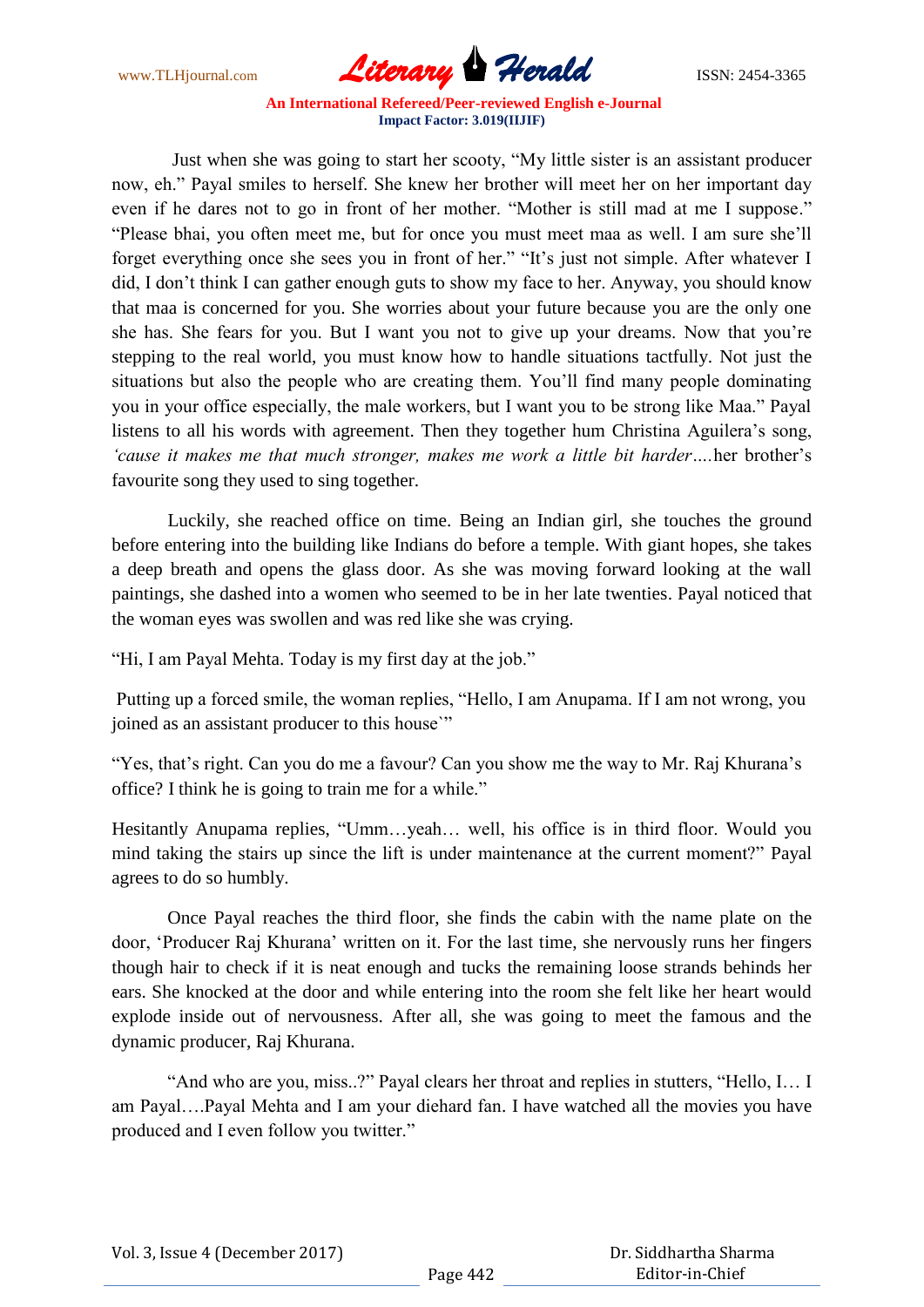

Furiously Raj screams at her, "Who let you inside the office? Where's the security? Do you think my cabin is Mumbai"s Juhu beach where you can come and go and stroll around whenever you feel like?"

 As soon as Payal realises what she had blabbered out unintentionally, she says, "S…sorry sir….. I am Payal Mehta and…."

 "I know, I know you are my diehard fan and have watched all the movies I have produced. So what? Get out of my cabin before I call security and arrest you."

 "……and I follow you on twitter….Oops! Sorry again…. I"m here for the job of assistant producer."

 Raj calms down and says, "Where"s your offer letter? Show me." Payal takes the letter out of folder and extends it towards him. Raj snatches the letter in a rude way. To Payal"s horror, he tears the appointment letter into pieces and throws every bit of it to Payal"s face. Before Payal could figure out what just happened, holding Payal"s hand, Raj takes her out of her cabin.

 "Where the hell is the security? Who let this filthy intruder into our office?" Many other employees started gathering around, mainly male employees and Anupama. "You girl, have your seen your face in mirror? Which background are you from? Assistant Producer, eh? Can you even spell the words "assistant" and "producer"?" Just then the HR and the executive producer, Srikant Sinha, who had recruited Payal, came hurriedly not knowing the situation. "I had warned you Srikant that I do not want see another girl in my office for this new project. Do you think this movie is some kind of a joke to you and to all of us? Will this girl be able to do errands for me? If required, will she stay till late night and work in the office or anywhere outside? She is a girl for Christ"s sake! Do you think working for a production company is same as cooking biryani at home? I have already made a mistake hiring Anupama and very soon I am going to get rid of her. After all, this is a men's world where even the darkness of the night cannot be hurdle in our way success."

 "A-S-S-I-S-T-A-N-T P-R-O-D-U-C-E-R" Payal speaks out wiping her tears with her purple sleeve.

"What?" Raj turns towards her in surprise not understanding Payal's words.

 "With all due respect, Mr.Raj Khurana, I am trying to spell the words "Assistant" and "Producer" as you asked me. Before coming to the office, I considered myself to be the luckiest one, because I was going with someone I worshipped all my life. I was wrong to have given you that great position in my life. But I do not regret coming to this office or meeting you today. I never will. You seemed to be taking much pride of manhood and of your project". Payal approaches closer to Raj. "Let me tell you one thing, Mr. Raj Khurana, today I will prove you and your shameless male employees, who did nothing but to stood fixed and watched me get humiliated, that a girl can do much more than just cooking biryani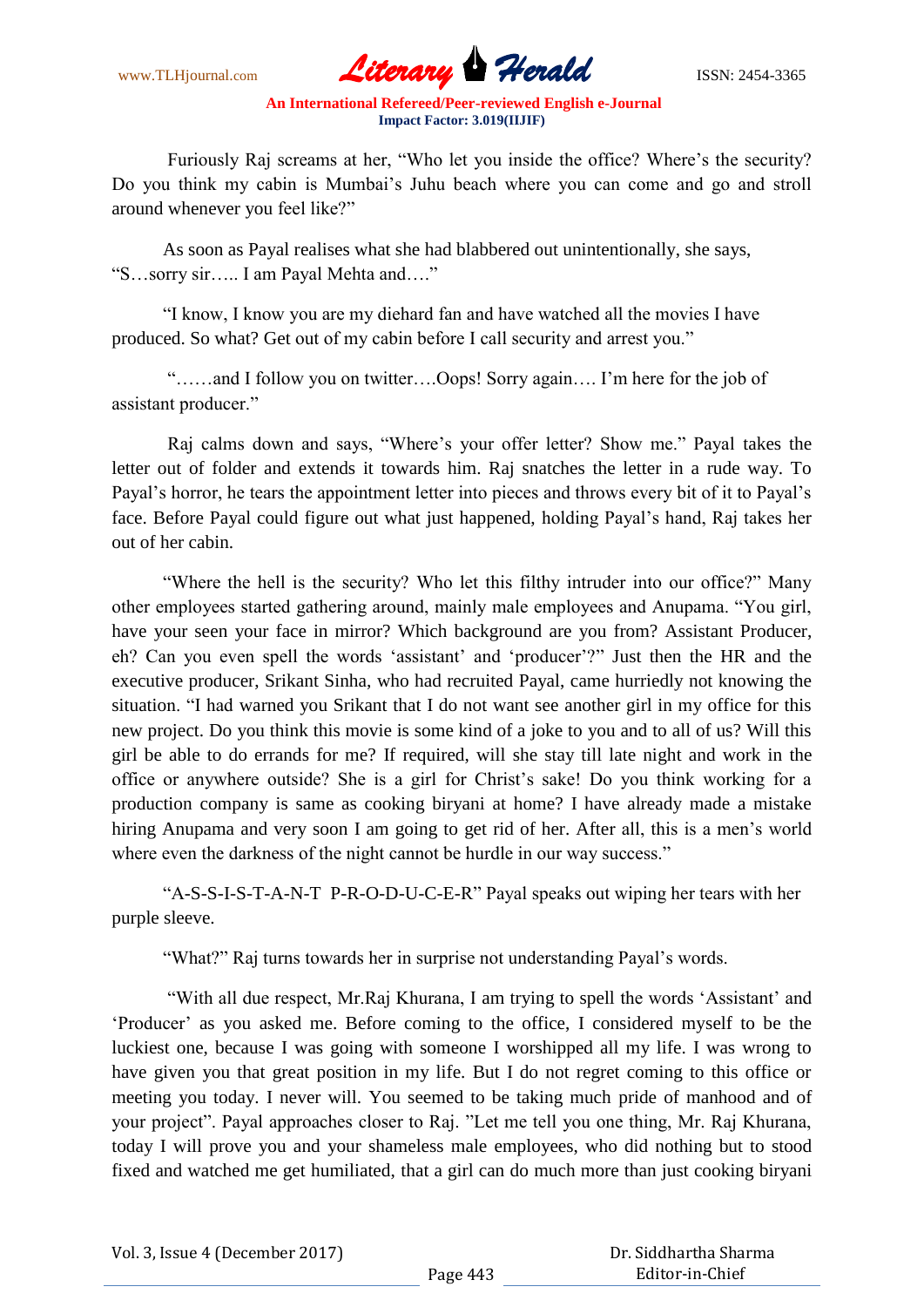

at home. And I promise that with full respect you will hand me another appointment letter with your signature below. Choose any three challenges of your choice and I"ll be ready to beat you."

 Raj had tears of laughter in his eyes. "Yet another feminist. You girls never fail to surprise me. After all this, you still have the audacity to challenge me right inside my office. How can you stoop so low in order to become a wannabe? Alright, the battles will be… let me think…okay, word power, arm wrestling and a complete wrestling. Well, I am not as ruthless as you think. I will arrange all the medical facilities for you. If I win, which is obvious, I will call cops and get you arrested, Ms Payal."

 "And if I win," says Payal "you"ll kneel in front of everyone and rub your nose at my and Anupama"s feet, lick those and wash only to drink the water" She could hear the loud murmurs around the corridor.

For a moment, this bit of act scared Payal a little, but she remembered her brother's advice to be strong.

 The first battle was the word power. Everybody got ready around the round table. Payal let Raj start the game. "Vulnerable" Raj said. "En masse" Payal shot up.

"Encryption"

"netiquette". And so game went on for another 30 minutes. Payal knew English vocabulary has always been her forte. And she was right. Raj was pretty exhausted and certainly ran out of words. He tried to seek help from others, Payal"s strong eyes glaring at him surpressed his urge to cheat.

 Raj was still confident that he will win the arm wrestling and the complete wrestling, because according to him these games were made for the men only. They held each other's palm and placed their elbow on the same table. A referee was made to see if both the elbows were on same plain. Raj showed his entire set of teeth and number of the local police station flashing on his iPhone screen to Payal. Payal gave a smirk as a reply to him and to everyone that she is not to be easily terrorized. The referee rang a single bell from his smartphone and both the players moved their shoulders closer to each other. At first, Raj was overpowering Payal with his strong arms. Payal"s elbow was about to slip. Noticing this Raj felt he can easily outwit Payal with mind games by hurting her self-confidence. "You know what, Ms. Iam-stronger, who will give a job after you have a criminal record, or worse who will take your hand for marriage? Well, I can give you a proposal. After you come out of the jail, come to me. I might have a maid"s job for you then." Payal answers in loud whispers enough to be heard across the room, "Let's see who is best fit for the maid's job", and turns her head towards the bottle of water placed just beside the flower pot. Before Raj could have a fraction of second to look at the bottle, Payal knocks his hand down to the table. Horrified, Raj couldn"t think straight of how could get outwitted from that girl. He claimed for a rematch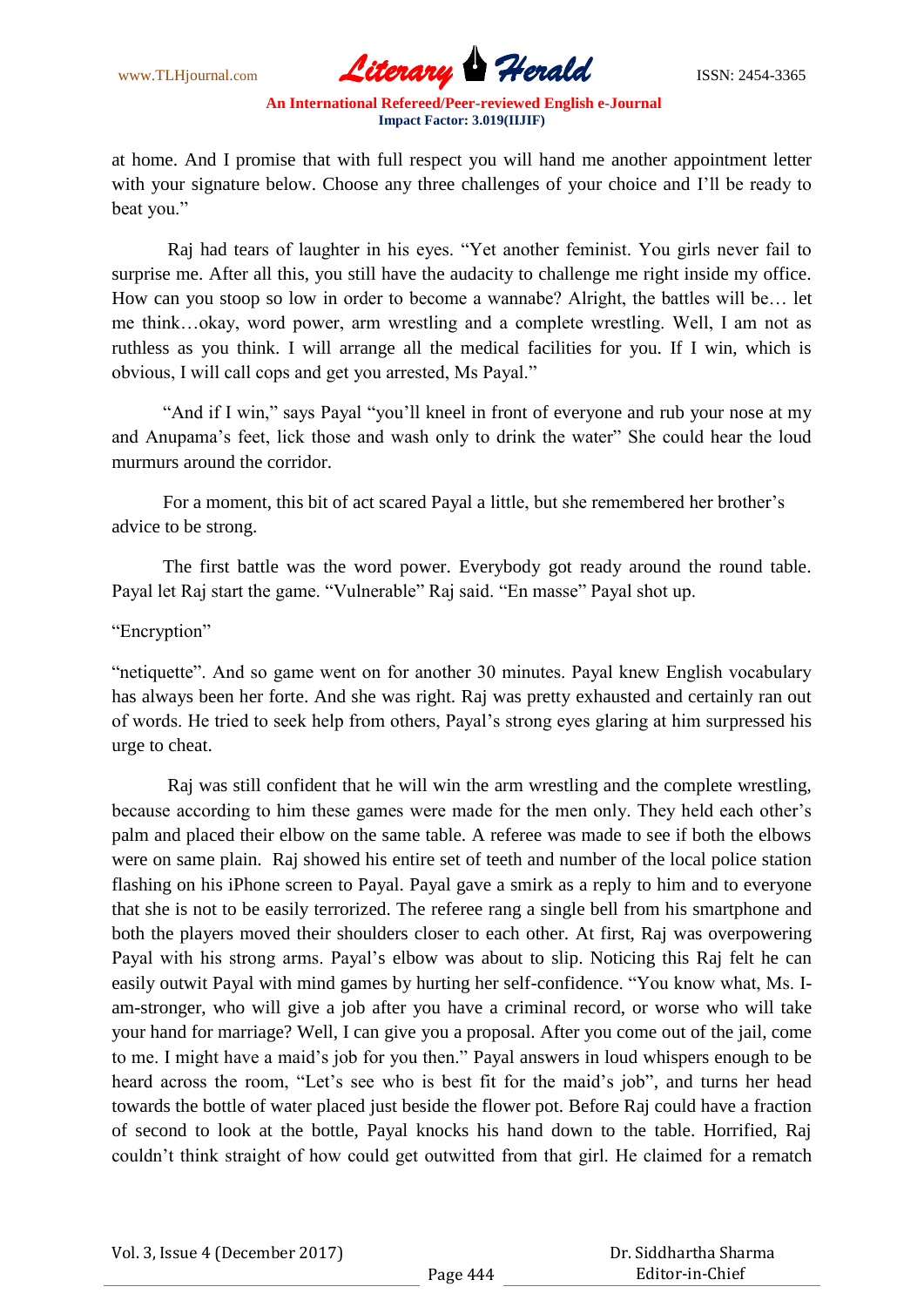

saying that Payal tried to divert his mind towards the bottle, but Payal proudly got out of the chair and walked away dividing the crowd apart.

 Time for the final battle. Raj"s self-confidence was shaken by Payal badly. Since he had never seen a girl wrestling and getting herself dirty, there was still a fine ray of hope in his mind. A mattress was summoned to be placed as they could not find any typical wrestling pit in the premises and therefore there"s no point of getting dirty in the mud. As they stepped onto the mattress, different emotions reflecting in their eyes. Payal"s eyes had the hunger to win the challenge for herself and for every other girls out there who were struggling to protect their identity in this harsh world. And Raj eyes seemed to be nervously anticipating his shame and his throat was moving continuously, like he is trying to swallow every bit of saliva in his mouth. Other employees had never seen something like this before. Even Anupama prayed for Payal under her breathe. They took each other hand in hand and tried to knock each other out in every way they can. When she was a kid, Payal had learnt few techniques of wrestling from her brother like locking the opponent"s hands and legs. But Raj definitely was heavy to be knocked down on his entire back on the ground and Payal was not a professional wrestler. All she do was to pray the goddess of Luck. Payal tactfully locked Raj"s feet, but before she could do anything to his hands, sly Raj forcefully put his right palm on Payal nose and mouth so as to get her suffocated. Finding no way to escape the devil"s clutch, she gave a hard elbow punch to Raj"s belly. Raj felt like Thor just hit his gut with hammer. No sooner did he release Payal's face, than Payal flipped him down to the mattress.

 After getting defeated, Raj had no option but to surrender to Payal since Payal had deeply wounded the heroic stature and made his manhood spineless. Payal turns her head towards Anupama and sees the tears of joy in her eyes. As for the deal, Raj bows down to the feet of Payal and Anupama and rubs his nose at it. He brings a bottle of water and washes their feet and drinks it before everyone with tears in his eyes, not of laughter but of shame this time. Payal takes the bottle from his hand and hits him with it trying exactly not to injure his face. "Ahem! Are we all missing something? Where's the paper in your hand with your signature on it?" Lastly, he signs another appointment letter for Payal and recruits her back as a trainee. He even apologises Anupama for ill-treating her earlier that day and days before.

"Mr. Raj Khurana, I think your background has never taught you to respect a woman. It is a pity that the Indian public fail to see how ruthless you are to sabotage the women class and spend so much to buy your movie tickets. They live with a wrong idea, that since you cast top rated celebrities to portray the female leads, you actually think of a woman the same way. You just care the awards and money."

 Payal gleefully came running out of the office with the offer letter in hand. She knew she achieved something more than the appointment and she wished her brother was there with her to share the trophy. "Congrats, my dearest sister." Her brother appeared out of the blue. "What are you doing here outside my office?" asked Payal astonishingly. "I was always there with you, my little sister, even before my death." Payal"s eyes were all wet and she knew how much she missed her elder brother, Pratik. He went for an adventurous trip, despite